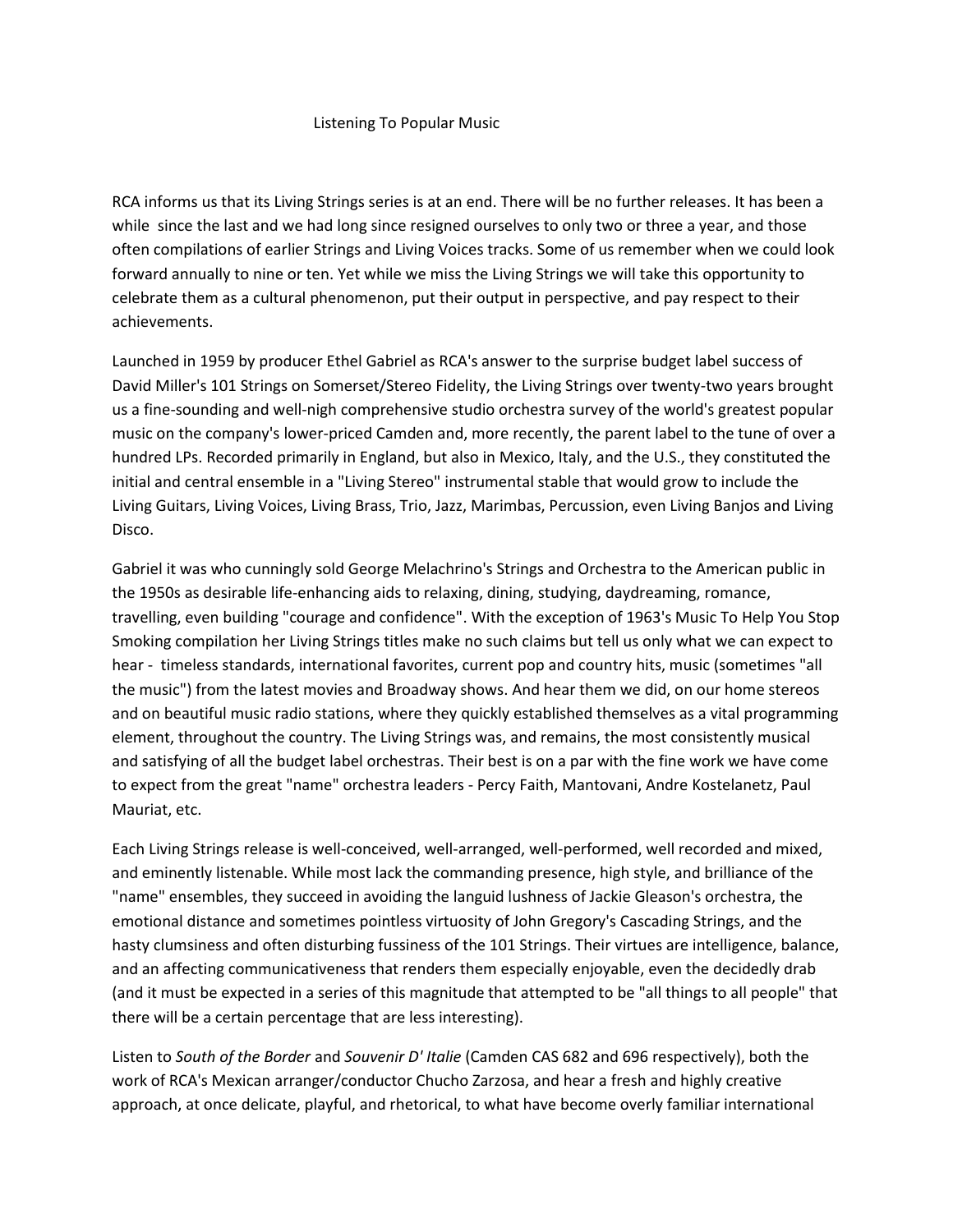melodies. And he applies the same light, intelligent creativity to a wide variety of cinema tunes on *The Living Strings Play Hit Motion Picture Themes* (Camden CAS 673). William Hill Bowen's work for the Strings at times comes off as cold and rather forbidding, but he turns in an excellent hale and hearty *The Living Strings Play All the Music From Camelot* (Camden CAS 657) and one of the greatest "cascading strings" collections ever, both evocative and romantic, in *Shimmering Sounds of the Living Strings* (CAS 761). In the mid 60s Hill Bowen was replaced by famed English bandleader Geraldo (Gerald Bright) working with arranger Bernard Ebbinghouse who were responsible for the very respectable *Music From Fiddler On the Roof* (CAS 2234) and *The Living Strings Visit Alice's Restaurant* (CAS 2395), a delightful youth music outing.

But the shining star of the series is Britain's Johnny Douglas, whose initial *The Living Strings Play Music of the Sea* (CAS 639) from 1959 and later *Finian's Rainbow* (CAS 2268) of 1968 have already become genre classics. The former is a haunting juxtaposition of the grand (the introduction to *Ebb* Tide is exalted enough by itself to inspire courage and confidence) and the playful, while the latter realizes the full musical potential and stylistic diversity inherent in Burton Lane's famous score. Just as good, if less celebrated, are *The Living Strings Play Music From the Broadway Hit Carnival* (CAS 678), a congenial romp through the show that manages to render a set of largely pedestrian tunes quite memorable, *Mame and Other Songs From Broadway and Motion Pictures* (CAS 2106), a sparkling suite of pieces for trumpet with orchestra, *Music From Gone With the Wind* (CAS 2161), lyrical explorations of themes from the silver screen, *Airport Love Theme and Other Motion Picture Themes* (CAS 2420)(Dig those brass on *Theme From Mash*!), and *Music From Charlie Chaplin Movies* (CAS 2581, reissued under Chaplin's name as part of Gabriel's *An Immortal Performer* series on RCA CPL 1-2778 in 1978), the definitive collection of the great actor/director's melodies. Almost as good are *The Living Strings Play Henry Mancini* (CAS 760) and *Holiday For Strings* (CAS 760), the latter a bracing selection of David Rose and Leroy Anderson interpretations. Much simpler and hardly classics but especially appealing to me are *Twilight Time* (CAS 930) with guest organist Bob Ralston, and *Ebb Tide* (CAS 2291), a modest follow-up to *Music of the Sea* also featuring organ and sounds of the surf.

After an hiatus of three years in the mid 70s Johnny Douglas and the Living Strings returned on the parent label with a new style that emphasized a sleek and streamlined string ensemble with solo winds and rhythm covering current pop tunes, apparently designed with beautiful music-easy listening radio play in mind and reflecting his English work of that period with the BBC Midland Orchestra. The sound was thinner and, though well-blended, less mellow and more strident, and the ideas fewer and less highly realized. Still it provided the raw material for the 1978 masterpiece *Close Encounters of the Third Kind* (RCA ANL 1- 2814) which contains some of Douglas' best writing and is vastly superior to its awardwinning and better-selling predecessor *Feelings*.

Possessed of a fine instinct for rich wind sonorities (and those produced by his London orchestra in the 60s are some of the finest on record) and massed strings with medium and low register violins Douglas, whose technique and craftmanship grace over half the Living Strings releases, is second only to Percy Faith in his ability to create memorable and appropriately supportive counterlines that appeal at once to the heart and the intellect. He is one of our finest orchestral writers and should be justly proud of his work on this series.